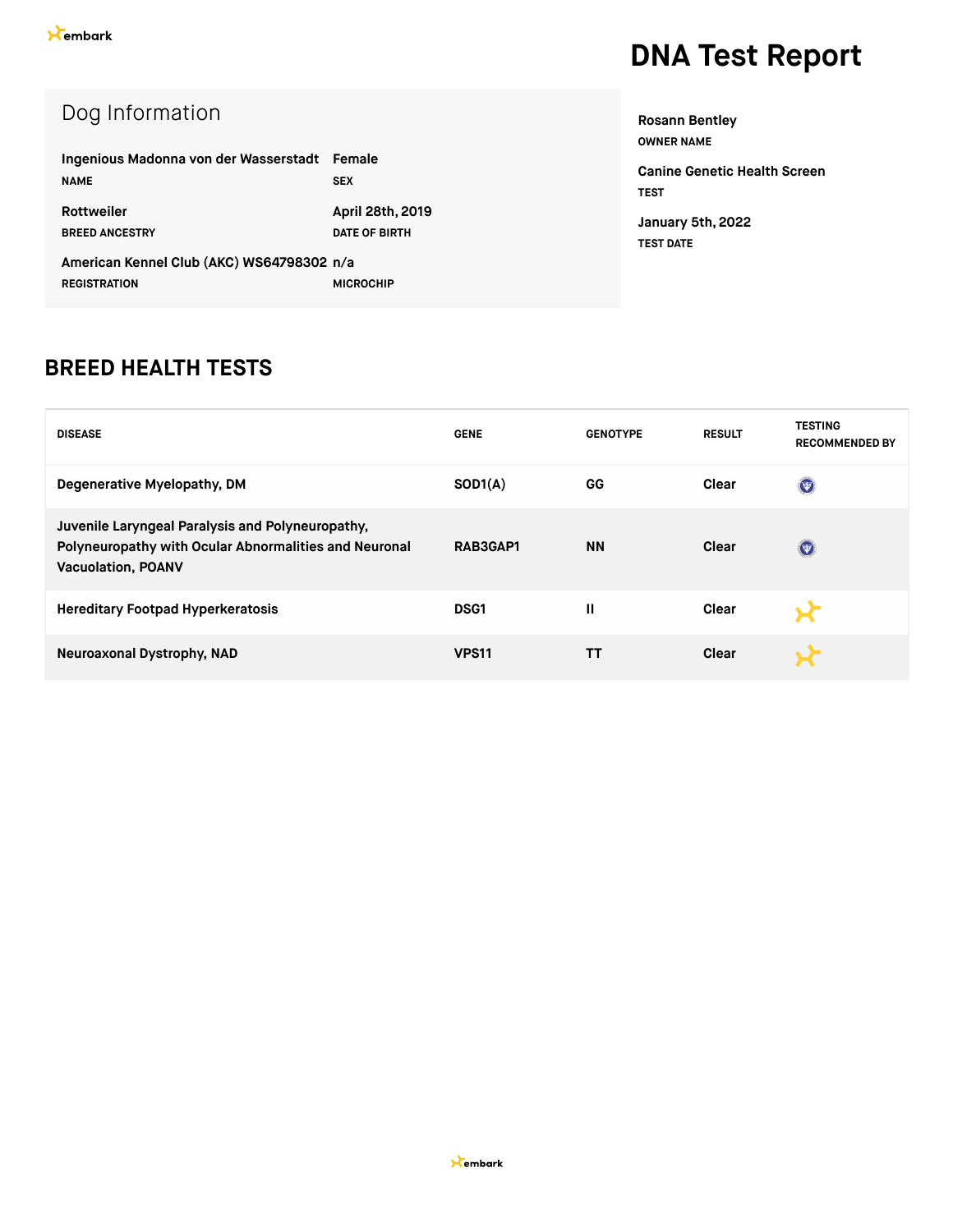#### Dog Information

**Ingenious Madonna von der Wasserstadt NAME**

#### **INBREEDING AND DIVERSITY**

| <b>Genetic Diversity</b>         | <b>RESULT</b> | <b>GENETIC</b><br><b>RESULT</b> |
|----------------------------------|---------------|---------------------------------|
| <b>Coefficient Of Inbreeding</b> |               | 46%                             |
| <b>MHC Class II - DLA DRB1</b>   |               | High<br><b>Diversity</b>        |
| MHC Class II - DLA DQA1 and DQB1 |               | High<br><b>Diversity</b>        |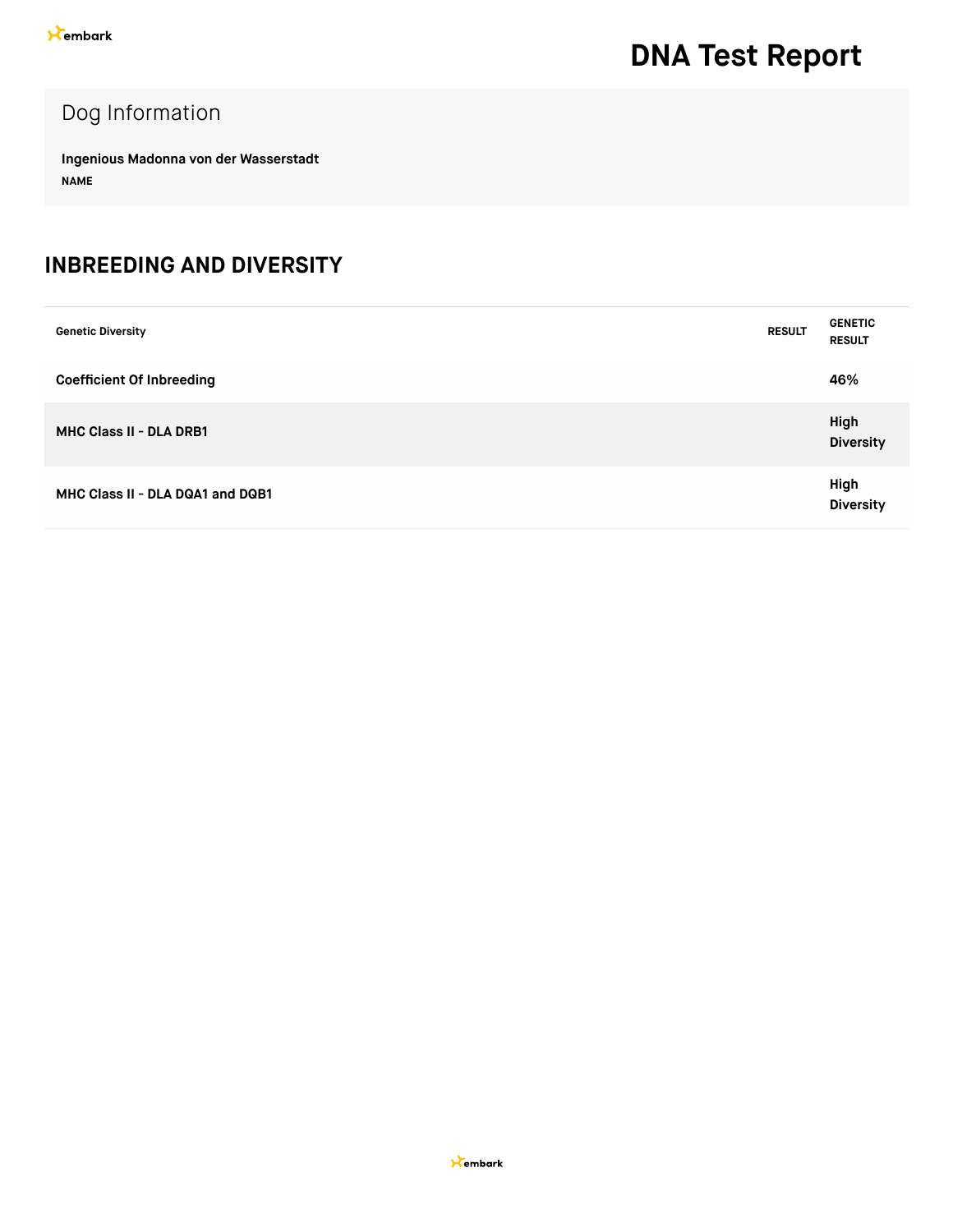### Dog Information

**Ingenious Madonna von der Wasserstadt NAME**

#### **TRAIT TESTS (1/2)**

| <b>Coat Color</b>             | <b>RESULT</b>                                            | <b>GENETIC</b><br><b>RESULT</b>     |
|-------------------------------|----------------------------------------------------------|-------------------------------------|
| E Locus (MC1R)                | Can have a melanistic mask                               | $E^mE$                              |
| K Locus (CBD103)              | More likely to have a patterned haircoat                 | $k^y k^y$                           |
| <b>Intensity Loci LINKAGE</b> | Any light hair likely yellow or tan                      | Intermediate<br>Red<br>Pigmentation |
| A Locus (ASIP)                | Black/Brown and tan coat color pattern                   | $a^{t}a^{t}$                        |
| D Locus (MLPH)                | Dark areas of hair and skin are not lightened            | <b>DD</b>                           |
| Cocoa (HPS3)                  | No co alleles, not expressed                             | <b>NN</b>                           |
| <b>B Locus (TYRP1)</b>        | Black or gray hair and skin                              | <b>BB</b>                           |
| Saddle Tan (RALY)             | Not saddle tan patterned                                 | Ш                                   |
| S Locus (MITF)                | Likely to have little to no white in coat                | SS                                  |
| M Locus (PMEL)                | No merle alleles                                         | mm                                  |
| R Locus (USH2A) LINKAGE       | Likely no impact on coat pattern                         | rr                                  |
| H Locus (Harlequin)           | No harlequin alleles                                     | hh                                  |
|                               |                                                          |                                     |
| <b>Other Coat Traits</b>      | <b>RESULT</b>                                            | <b>GENETIC</b><br><b>RESULT</b>     |
| Furnishings (RSPO2) LINKAGE   | Likely unfurnished (no mustache, beard, and/or eyebrows) | Ш                                   |
| Coat Length (FGF5)            | Likely short or mid-length coat                          | GG                                  |
| Shedding (MC5R)               | Likely light to moderate shedding                        | <b>TT</b>                           |
| Hairlessness (FOXI3) LINKAGE  | Very unlikely to be hairless                             | <b>NN</b>                           |
| Hairlessness (SGK3)           | Very unlikely to be hairless                             | <b>NN</b>                           |